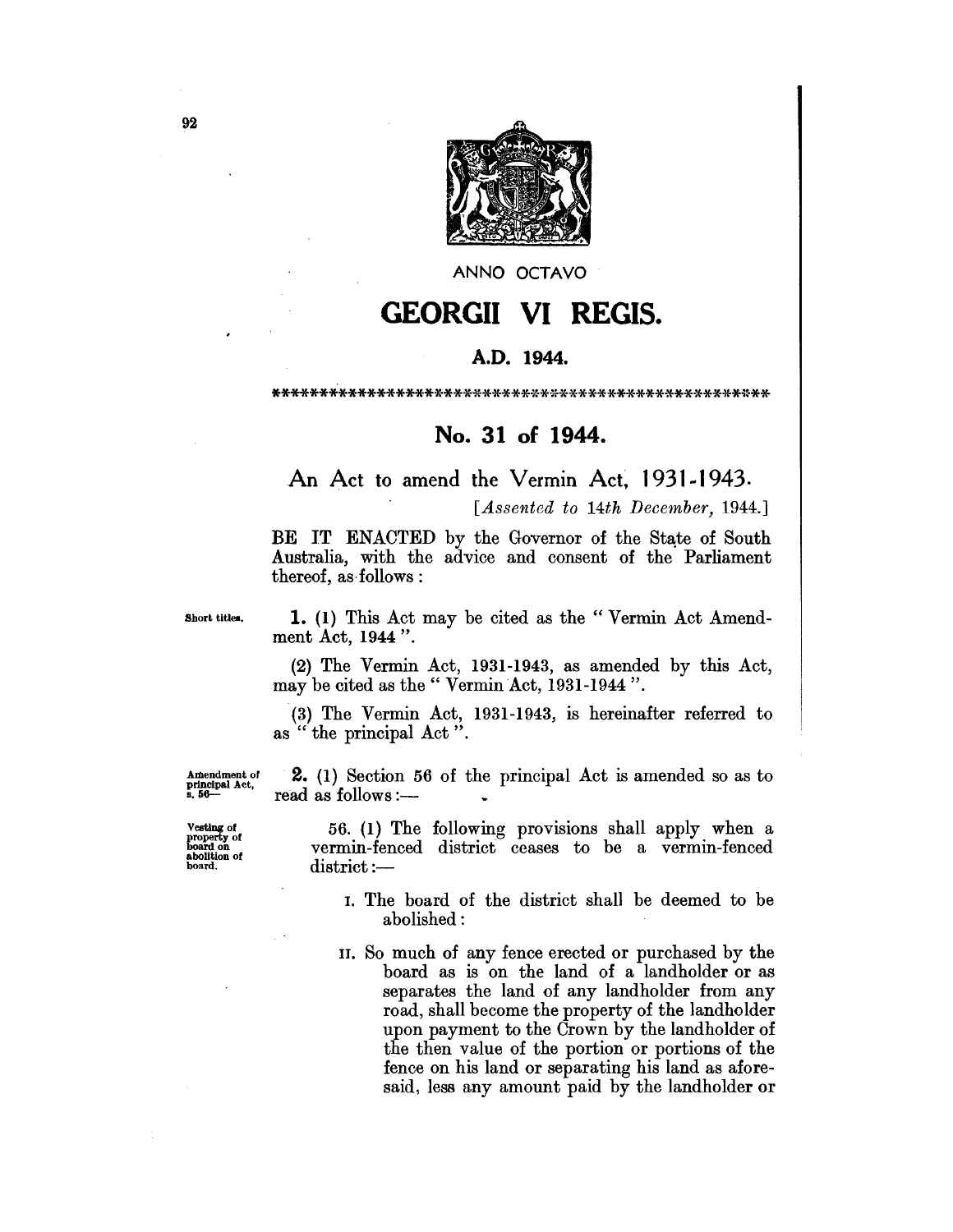any preceding owner or occupier of the land to the board on account of the cost thereof (but not including any amount paid pursuant to section 116). If any such fence or any portion thereof separates the land of two landholders, that fence or portion thereof shall become the joint property of those landholders upon payment to the Crown by each of the landholders of one-half the then value of the fence or portion thereof, less any amount paid by that landholder or any preceding owner or occupier of the land of that landholder to the board on account of the cost thereof (but not including any amount paid pursuant to section 116) :

III. SO much of any fence erected or purchased by the board as is on any land of the Crown (other than land subject to any lease granted by the Crown or comprised in any agreement with the Crown. for the sale and purchase thereof) or as separates any such land of the Crown from any road shall become the property of the Crown and an amount representing the then value of the portion or portions of the fence on such land of the Crown or separating any such land of the Crown as aforesaid, less any amount paid to the board by the Director of Lands or any owner or occupier of the land on account of the cost thereof (but not including any amount paid pursuant to section 116), shall be provided out of moneys voted by Parliament for the purpose and divided in manner provided by subdivision IV. hereof. If any such fence or any portion thereof separates any such land of the Crown and the land of any landholder, that fence or portion thereof shall become the joint property of the Crown and that landholder upon payment to the Crown by the landholder of onehalf the then value of the fence or portion thereof, less any amount paid by the landholder or any preceding owner or occupier of the land of that landholder to the board on account of the cost thereof (but not including any amount paid pursuant to section 116), and an amount representing one-half of the then value of the fence or portion thereof, less any amount paid to the board by the Director of Lands or any owner or occupier of such land of the Crown on account of the cost thereof (but not including any amount paid pursuant to section 116) shall be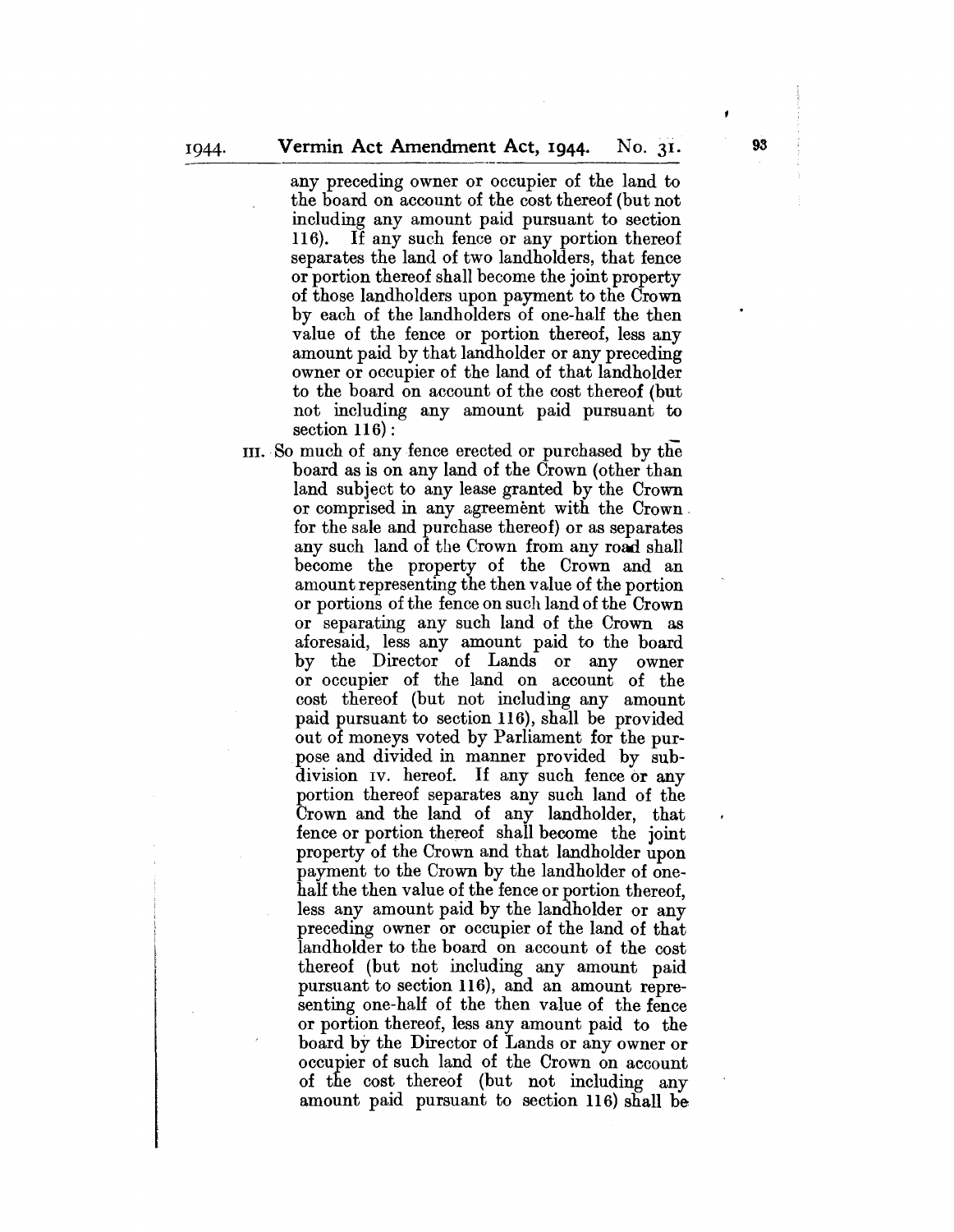provided out of moneys voted by Parliament for the purpose and divided in manner provided by subdivision IV. hereof:

IV. The total of the amounts paid pursuant to subdivision II. hereof or provided pursuant to subdivision III. hereof shall, after deducting proper expenses of collection and any amounts required to be paid by the Commissioner pursuant to section 55, be divided amongst the persons who were landholders of land within the district at the time of the abolition of the district *pro rata*  according to the number of square miles of land held by them respectively within the district and which was ratable property at the time of the abolition of the board.

(2) If all the landholders to whom payment is required to be made pursuant to subdivision IV. of subsection (1) by. notice in writing waive their claims to such payment, payment shall not be required as provided in subdivision II. or III. of subsection (1) and any amount required to be provided pursuant to subdivision III. of subsection (1) need not be so· provided.

(3) If, pursuant to this section, any fence becomes the sole property of any landholder, then, for the purposes of Part V. of this Act, the fence shall be deemed to have been erected by the landholder, and the landholder shall be deemed to be an occupier within the meaning of the said Part V. Section 204 shall not apply with respect to any such fence.

(4) In this section  $\ddot{\cdot}$  landholder" means--

- (a) with reference to any land of the Crown (other than land subject to any lease granted by the Crown or comprised in an agreement with the Crown for the sale and purchase thereof), the Director of Lands:
- $(b)$  with respect to any other land-
	- (i) any proprietor of an estate in freehold in the land;
	- (ii) any person who has agreed to purchase the land from the Crown;
	- (iii) any person who is in possession of the land under any lease granted by the Crown;